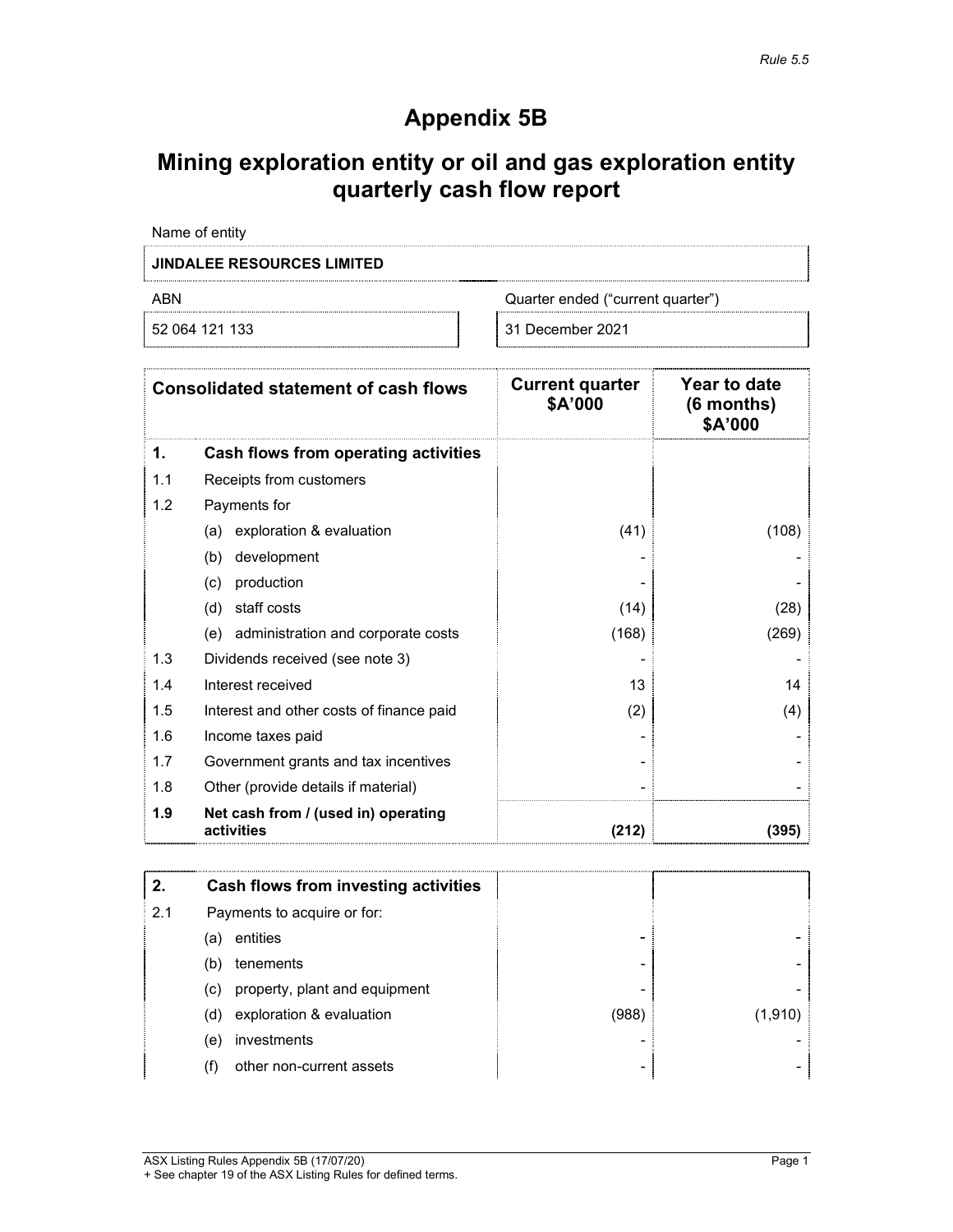### **Appendix 5B Mining exploration entity or oil and gas exploration entity quarterly cash flow report**

| <b>Consolidated statement of cash flows</b> |                                                   | <b>Current quarter</b><br>\$A'000 | Year to date<br>$(6$ months)<br>\$A'000 |
|---------------------------------------------|---------------------------------------------------|-----------------------------------|-----------------------------------------|
| 2.2                                         | Proceeds from the disposal of:                    |                                   |                                         |
|                                             | entities<br>(a)                                   |                                   |                                         |
|                                             | (b)<br>tenements                                  | 90                                | 90                                      |
|                                             | property, plant and equipment<br>(C)              |                                   |                                         |
|                                             | investments<br>(d)                                | 194                               | 450                                     |
|                                             | other non-current assets<br>(e)                   |                                   |                                         |
| 2.3                                         | Cash flows from loans to other entities           |                                   |                                         |
| 2.4                                         | Dividends received (see note 3)                   |                                   |                                         |
| 2.5                                         | Other (provide details if material)               |                                   |                                         |
| 2.6                                         | Net cash from / (used in) investing<br>activities | (704)                             |                                         |

| 3.   | Cash flows from financing activities                                                       |      |      |
|------|--------------------------------------------------------------------------------------------|------|------|
| 3.1  | Proceeds from issues of equity securities<br>(excluding convertible debt securities)       | 59   | 280  |
| 3.2  | Proceeds from issue of convertible debt<br>securities                                      |      |      |
| 3.3  | Proceeds from exercise of options                                                          |      |      |
| 3.4  | Transaction costs related to issues of equity<br>securities or convertible debt securities | (1)  | (3)  |
| 3.5  | Proceeds from borrowings                                                                   |      |      |
| 3.6  | Repayment of borrowings                                                                    | (18) | (36) |
| 3.7  | Transaction costs related to loans and<br>borrowings                                       |      |      |
| 3.8  | Dividends paid                                                                             |      |      |
| 3.9  | Other (provide details if material)                                                        |      |      |
| 3.10 | Net cash from / (used in) financing<br>activities                                          | 40   | 241  |

|     | Net increase / (decrease) in cash and<br>cash equivalents for the period |       |        |
|-----|--------------------------------------------------------------------------|-------|--------|
| 4.1 | Cash and cash equivalents at beginning of<br>period                      | 9.580 | 10.228 |
| 4.2 | Net cash from / (used in) operating<br>activities (item 1.9 above)       | (212) | (395)  |
| 4.3 | Net cash from / (used in) investing activities<br>(item 2.6 above)       | (704) | (1,370 |
| 4.4 | Net cash from / (used in) financing activities<br>(item 3.10 above)      | 40    | 241    |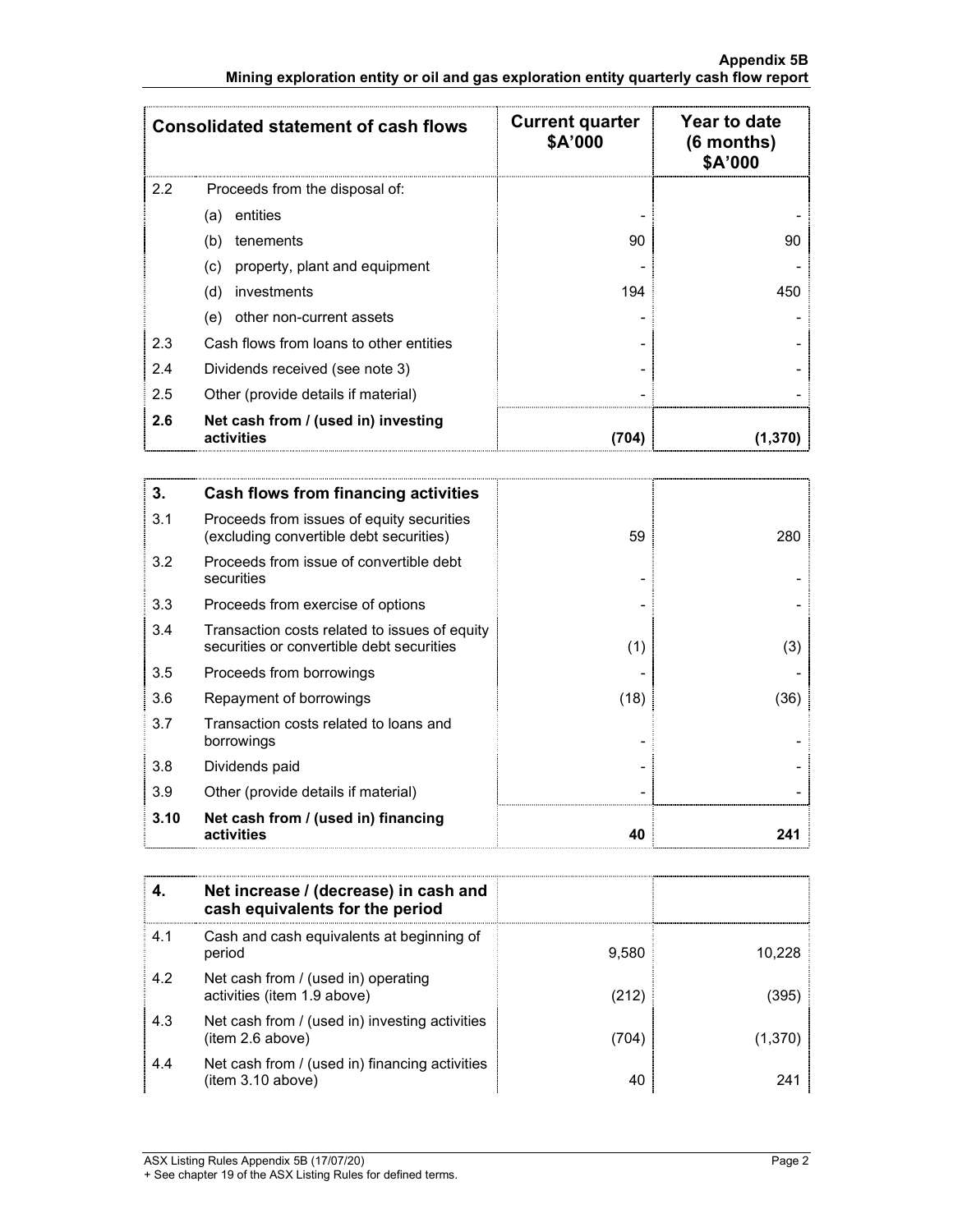### **Appendix 5B Mining exploration entity or oil and gas exploration entity quarterly cash flow report**

| <b>Consolidated statement of cash flows</b> |                                                      | <b>Current quarter</b><br>\$A'000 | Year to date<br>$(6$ months)<br>\$A'000 |
|---------------------------------------------|------------------------------------------------------|-----------------------------------|-----------------------------------------|
| 4.5                                         | Effect of movement in exchange rates on<br>cash held |                                   |                                         |
| 4.6                                         | Cash and cash equivalents at end of<br>period        | 8.704                             | 8.704                                   |

| 5.  | Reconciliation of cash and cash<br>equivalents<br>at the end of the quarter (as shown in the<br>consolidated statement of cash flows) to the<br>related items in the accounts | <b>Current quarter</b><br>\$A'000 | <b>Previous quarter</b><br>\$A'000 |
|-----|-------------------------------------------------------------------------------------------------------------------------------------------------------------------------------|-----------------------------------|------------------------------------|
| 5.1 | <b>Bank balances</b>                                                                                                                                                          | 1.629                             | 2.513                              |
| 5.2 | Call deposits                                                                                                                                                                 | 7.008                             | 7.000                              |
| 5.3 | <b>Bank overdrafts</b>                                                                                                                                                        |                                   |                                    |
| 5.4 | Other (provide details)                                                                                                                                                       | 67                                |                                    |
| 5.5 | Cash and cash equivalents at end of<br>quarter (should equal item 4.6 above)                                                                                                  | 8.704                             | 9.580                              |

| 6.  | Payments to related parties of the entity and their<br>associates                                                                                           | <b>Current quarter</b><br>\$A'000 |
|-----|-------------------------------------------------------------------------------------------------------------------------------------------------------------|-----------------------------------|
| 6.1 | Aggregate amount of payments to related parties and their<br>associates included in item 1                                                                  |                                   |
| 62  | Aggregate amount of payments to related parties and their<br>associates included in item 2                                                                  |                                   |
|     | Note: if any amounts are shown in items 6.1 or 6.2, your quarterly activity report must include a description of, and an<br>explanation for, such payments. |                                   |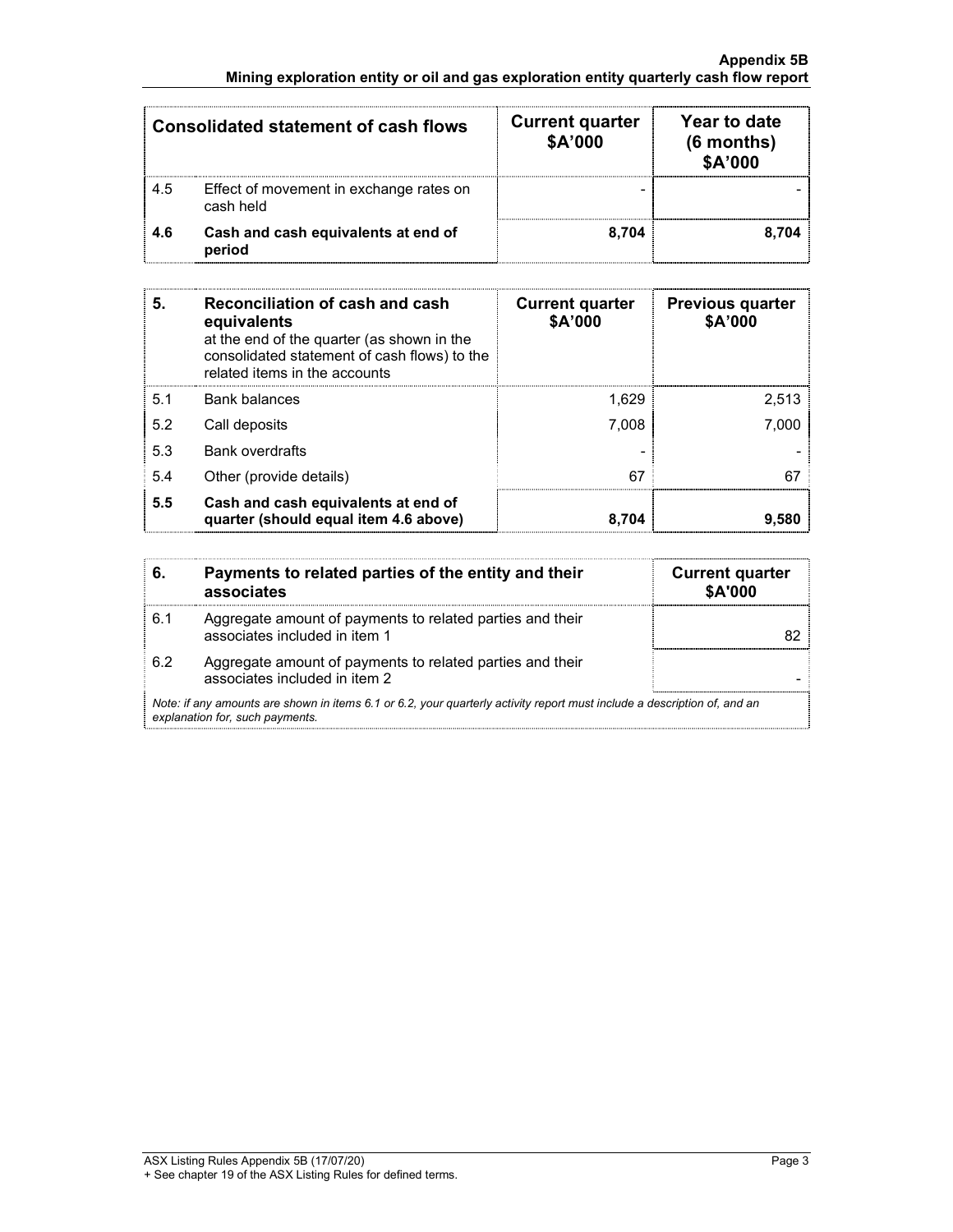### **Appendix 5B Mining exploration entity or oil and gas exploration entity quarterly cash flow report**

| 7.  | <b>Financing facilities</b><br>Note: the term "facility' includes all forms of financing<br>arrangements available to the entity.<br>Add notes as necessary for an understanding of the<br>sources of finance available to the entity.                                                                                                               | <b>Total facility</b><br>amount at quarter<br>end<br>\$A'000 | Amount drawn at<br>quarter end<br>\$A'000 |
|-----|------------------------------------------------------------------------------------------------------------------------------------------------------------------------------------------------------------------------------------------------------------------------------------------------------------------------------------------------------|--------------------------------------------------------------|-------------------------------------------|
| 7.1 | Loan facilities                                                                                                                                                                                                                                                                                                                                      |                                                              |                                           |
| 7.2 | Credit standby arrangements                                                                                                                                                                                                                                                                                                                          |                                                              |                                           |
| 7.3 | Other (please specify)                                                                                                                                                                                                                                                                                                                               |                                                              |                                           |
| 7.4 | <b>Total financing facilities</b>                                                                                                                                                                                                                                                                                                                    |                                                              |                                           |
|     |                                                                                                                                                                                                                                                                                                                                                      |                                                              |                                           |
| 7.5 | Unused financing facilities available at quarter end                                                                                                                                                                                                                                                                                                 |                                                              |                                           |
| 7.6 | Include in the box below a description of each facility above, including the lender, interest<br>rate, maturity date and whether it is secured or unsecured. If any additional financing<br>facilities have been entered into or are proposed to be entered into after quarter end,<br>include a note providing details of those facilities as well. |                                                              |                                           |
|     |                                                                                                                                                                                                                                                                                                                                                      |                                                              |                                           |

| 8.  |                                                                                                                                                                                                                                 | Estimated cash available for future operating activities                                                                                                                                                                        | \$A'000 |
|-----|---------------------------------------------------------------------------------------------------------------------------------------------------------------------------------------------------------------------------------|---------------------------------------------------------------------------------------------------------------------------------------------------------------------------------------------------------------------------------|---------|
| 8.1 | Net cash from / (used in) operating activities (item 1.9)                                                                                                                                                                       |                                                                                                                                                                                                                                 | (212)   |
| 8.2 |                                                                                                                                                                                                                                 | (Payments for exploration & evaluation classified as investing<br>activities) (item $2.1(d)$ )                                                                                                                                  | (988)   |
| 8.3 |                                                                                                                                                                                                                                 | Total relevant outgoings (item $8.1 +$ item $8.2$ )                                                                                                                                                                             | (1,200) |
| 8.4 |                                                                                                                                                                                                                                 | Cash and cash equivalents at quarter end (item 4.6)                                                                                                                                                                             | 8,704   |
| 8.5 |                                                                                                                                                                                                                                 | Unused finance facilities available at quarter end (item 7.5)                                                                                                                                                                   |         |
| 8.6 |                                                                                                                                                                                                                                 | Total available funding (item $8.4 +$ item $8.5$ )                                                                                                                                                                              | 8.704   |
| 8.7 | Estimated quarters of funding available (item 8.6 divided by<br>item $8.3$ )                                                                                                                                                    |                                                                                                                                                                                                                                 |         |
|     |                                                                                                                                                                                                                                 | Note: if the entity has reported positive relevant outgoings (ie a net cash inflow) in item 8.3, answer item 8.7 as "N/A".<br>Otherwise, a figure for the estimated quarters of funding available must be included in item 8.7. |         |
| 8.8 |                                                                                                                                                                                                                                 | If item 8.7 is less than 2 quarters, please provide answers to the following questions:                                                                                                                                         |         |
|     | 8.8.1<br>Does the entity expect that it will continue to have the current level of net operating<br>cash flows for the time being and, if not, why not?                                                                         |                                                                                                                                                                                                                                 |         |
|     | Answer: N/A                                                                                                                                                                                                                     |                                                                                                                                                                                                                                 |         |
|     | 8.8.2<br>Has the entity taken any steps, or does it propose to take any steps, to raise further<br>cash to fund its operations and, if so, what are those steps and how likely does it<br>believe that they will be successful? |                                                                                                                                                                                                                                 |         |
|     | Answer: N/A                                                                                                                                                                                                                     |                                                                                                                                                                                                                                 |         |
|     |                                                                                                                                                                                                                                 |                                                                                                                                                                                                                                 |         |